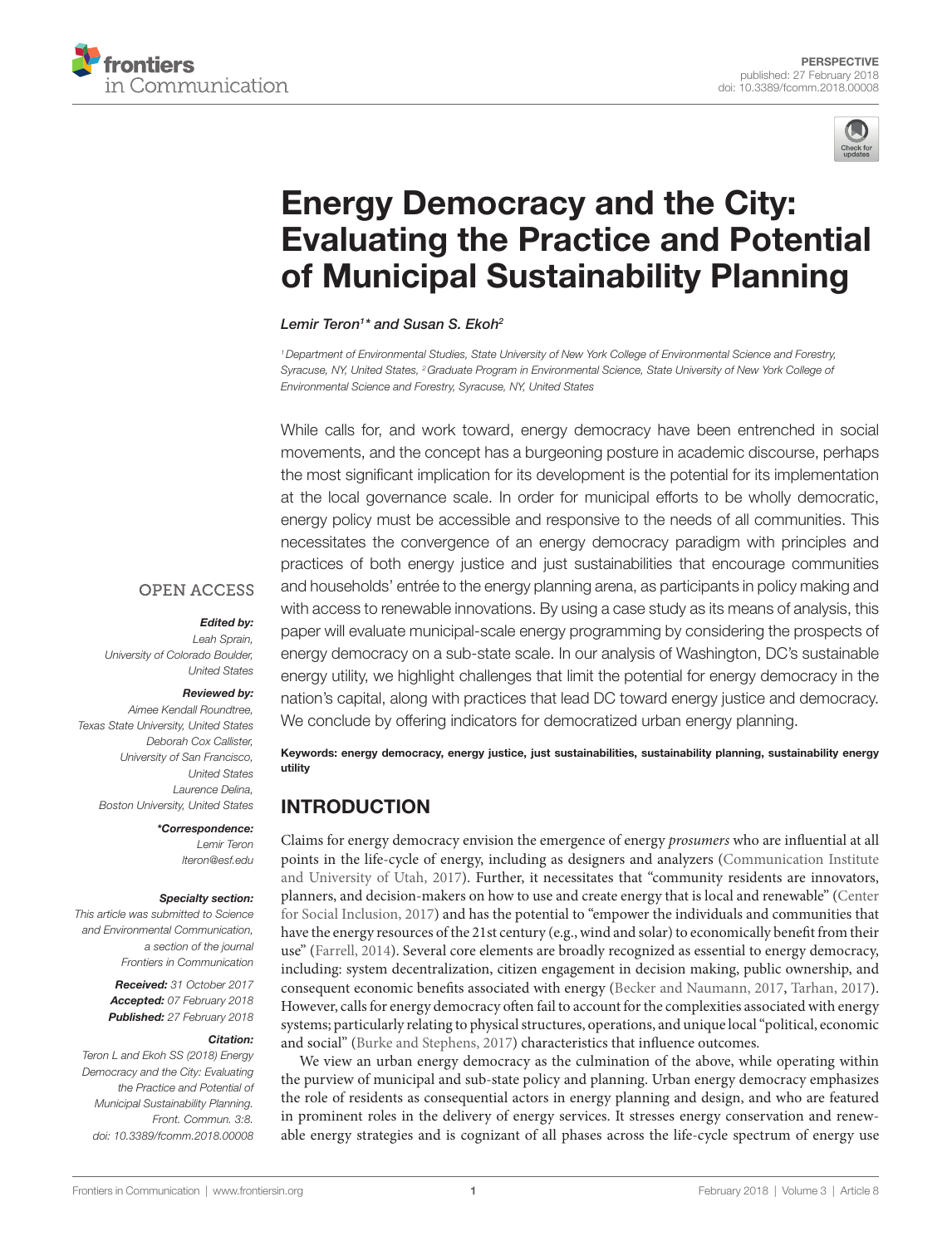(including social concerns), and orients itself as a conduit for community empowerment and self-determination. An urban energy democracy should act in conjunction with broader urban sustainability planning goals, which are the totality of planning strategies centered on comprehensive development related to regional-scale environmental and ecological concerns.

Furthermore, the potential for energy democracy is intertwined with an equity and just sustainabilities [\(Agyeman et al., 2003\)](#page-4-6) discourse, which engages in community based development while recognizing the unique characteristics of various stakeholders and groups ([Reames, 2016a](#page-4-7)[,b](#page-4-8)), while steeped in the principles of economic justice. In order for energy democracy to reach its potential, it must emphasize access to, and the affordability of, energy services for marginalized communities, is predicated on sustainable fuels sources in its recognition of threats deriving from global climate change and local environmental hazards that disproportionately harm marginalized communities, and offers a prominent role for all stakeholders in determining energy futures. Critical to this framework is an equity discourse built around social and economic justice, along with the distribution of environmental benefits to marginalized communities and their remoteness from disproportionate burden sharing. With social capital being a recognized element in environmental decision making that prioritizes public participatory processes [\(Peterson](#page-4-9) [et al., 2006\)](#page-4-9) argue that social capital alone, in absence of sturdy state structures will not create an enabling environment for democracy to occur and might result in less than expected environmental protection outcomes. There is also evidence of a lack of attention to equity and justice concerns within broader sustainability policy on the local scale ([Teron, 2015](#page-4-10), [2016\)](#page-4-11), and due to this, it is critical that we assess not only who is at the table for local-scale energy governance, but also ensure that participants have voice in decision making and are empowered.

Considering the attention that US cities have given rise to energy policy, including the US mayors' climate change consortium and innumerable sustainability plans, the need to explore the policy/democracy nexus is pertinent. This work acts as a companion piece to earlier efforts that have evaluated municipal sustainability plans' attention to justice concerns ([Teron, 2015,](#page-4-10) [2016](#page-4-11)). We diverge from broader environmental and sustainability planning concerns here, by specifically evaluating energy policy and putting forth research that can aid energy planners as well as community based interests.

### MATERIALS AND METHODS

While acknowledging the above complexities, this article seeks to explore the practices and looming threats to the potential of energy democracy at the municipal level. Washington, DC was chosen as a model for the case study as its energy programming goes back several mayoral administrations, thus substantiating its durability and capacity to exist beyond a singular pro-environmental administration. This is manifest by program anchoring within DC's department of energy and environment, as opposed to a mayor's office level entity, which can benefit or decline based on the intensity that any particular regime may (or not) have toward consequent issues.

We evaluated DC's energy programs by initially engaging in an overview of relevant literature, including sustainability and climate plans along with energy programming. Data collection involved consultations with planning officials from the DC sustainability energy utility, a comprehensive review of energy planning materials, from both project websites and official planning documents and the review of relevant federal legislative and energy policy documents. We used interviews and consultations to navigate the mechanisms of programs and to identify partnerships that the city fostered. Finally, based on the review of innumerable US urban sustainability and energy plans and programs from over three dozen of the most populated US cities, we developed a non-exhaustive set of indicators that show the potential for energy democracy practice in urban settings (See **[Table 1](#page-1-0)**). We acknowledge limitations which include governance issues that are unique to DC, due to the city's political status (addressed below) that are not entirely replicated by standard devolution of statutory powers from US states to local entities.

<span id="page-1-0"></span>

| <b>TABLE 1</b> Suggested energy democracy indicators for municipal energy regimes including equity, environmental, and economic categories. |                                                                      |                                                                                                                                                                                                                                                                                                                              |
|---------------------------------------------------------------------------------------------------------------------------------------------|----------------------------------------------------------------------|------------------------------------------------------------------------------------------------------------------------------------------------------------------------------------------------------------------------------------------------------------------------------------------------------------------------------|
| Category                                                                                                                                    | <b>Principle stakeholders</b>                                        | Sample indicators                                                                                                                                                                                                                                                                                                            |
| Equity                                                                                                                                      | Marginalized communities<br>Future generations                       | • Energy/weatherization programs with targets/outreach for low-income households<br>• EJ language used in programming materials<br>• Public transportation/non-auto centricity as conspicuous part of energy planning/programming<br>• Translation tools/document interpretation for limited English proficiency communities |
| Environment                                                                                                                                 | Local ecologies<br>Resource extraction communities<br>Global ecology | • Residential energy auditing/weatherization program (commercial or residential)<br>• GHG emissions accounting (municipal fleet and community-wide accounting)<br>• Renewable energy production (MW installed capacity)<br>• Residential electricity use/capita                                                              |
| Economic                                                                                                                                    | Energy entrepreneurs<br>Energy cooperative shareholders              | • Share of household income spent directly on energy (home and transportation)<br>• Jobs directly created for city residents via energy programs<br>• Solvency: financial capacity to take on energy projects<br>• Residency preference hiring programs for energy programming                                               |
| <b>Energy Democracy</b>                                                                                                                     | Residents                                                            | • Energy planning/utility board composition representative of diverse community interests<br>• Voter participation in state/local elections<br>• Training programs targeted toward municipal residents<br>• Prosumers influence on social life-cycle analysis concerns                                                       |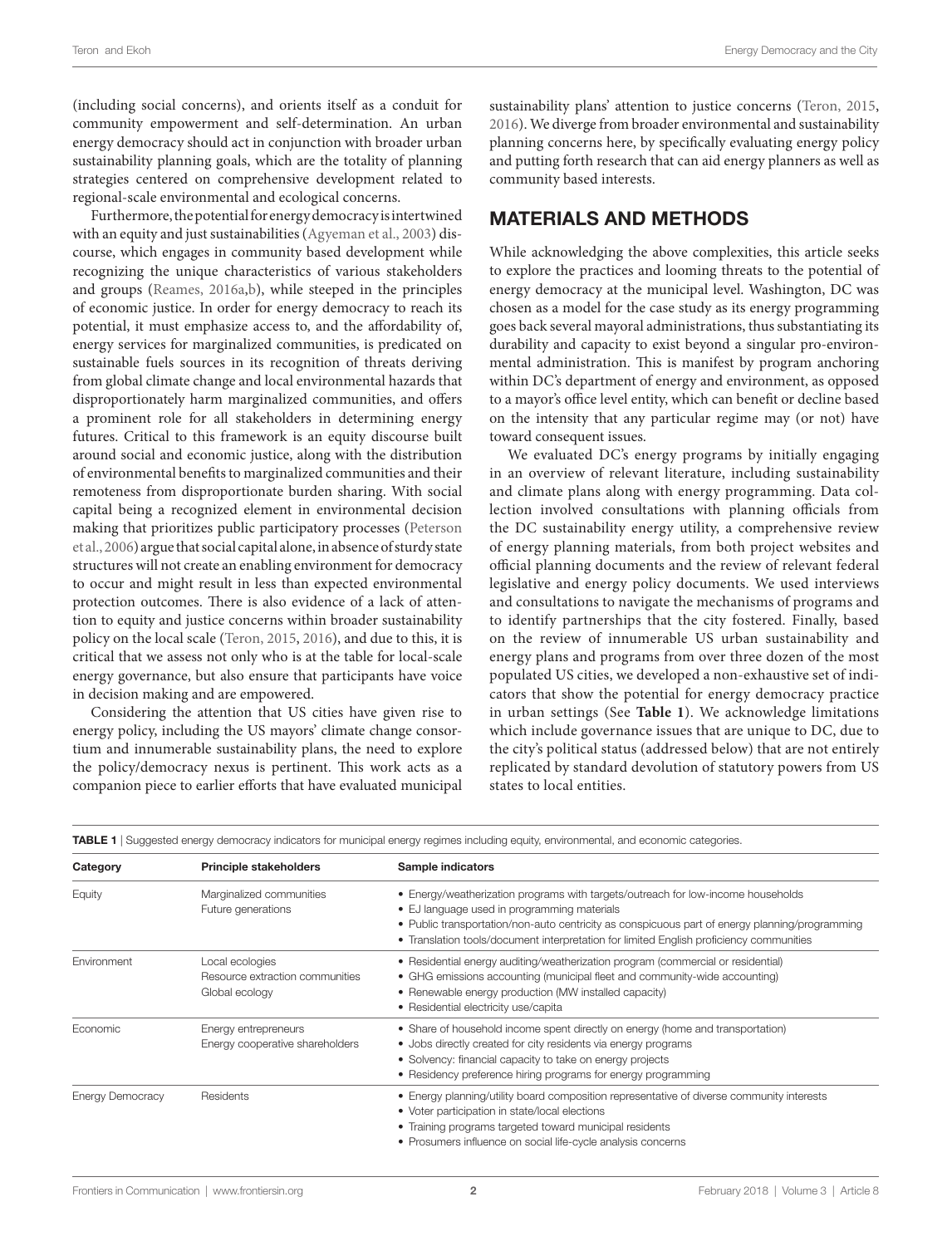# WASHINGTON, DC: ENERGY DEMOCRACY IN PRACTICE

With just over 680,000 residents, democratic exercise in Washington, DC is unique among US cities. As a federal district, its residents do not have voting representation in Congress (they do elect a delegate to the US House, who can vote on procedural matters), and the Constitution grants Congress "exclusive jurisdiction" over the nation's capital. Accordingly, emboldened on DC's license plates is the Revolutionary Era slogan "Taxation Without Representation." There is value in framing DC's manifestations of energy democracy, along with threats, within these contexts.

Washington, DC's energy programs operate out of the city's Department of Energy and Environment from which the DC sustainable energy utility [\(DC Sustainable Energy Utility, 2015](#page-4-12)) operates. It exists as a quasi-private entity responsible for administering the city's sustainable energy programs, which include: reducing per capita energy consumption and increasing renewable energy generating capacity; improving energy efficiency in low-income housing, *via* weatherization, technical assistance, and financial inducements to developers and property owners (DC SEU). The DC SEU is representative of an emerging alternative to conventional energy utilities and service provision, as SEU's are community based and grounded on the principles of energy conservation and efficiency, while placing emphasis on the use of renewable energy sources. Similar entities have sprouted up in various locales across the nation, including Pennsylvania and California.

With a goal of reducing 2006 greenhouse gas emissions by 50% by the year 2030 and a target of 80% by 2050, DC has among the most aggressive targets in the nation. Concurrently, it has some of the highest per capita emissions rate in the US. In 2015, Washington, DC ranked 35 out of 50 states (plus DC) for per capita energy consumption with 267 million Btu per capita ([US](#page-4-13) [Energy Information Administration, 2017c](#page-4-13)). It ranked last in total  $CO<sub>2</sub>$  emissions in 2014 with three million metric tons ([US](#page-4-14) [Energy Information Administration, 2017a\)](#page-4-14). SEU initiatives have led to reduced electricity consumption. In FY 2015, electricity consumption was reduced by 57,000 MWh and led to a reduction of nearly 87,700 Mcf of natural gas (DC SEU). The aforementioned has substantive environmental benefits along the entirety of the life-cycle spectrum, including reduced pressures for fossil fuel extraction, the reduction of natural gas leakage, fewer power plant emissions, and waste byproducts. Consequently, the environmental implications, both locally and beyond, are meaningful.

# AN IMMINENT THREAT TO THE SEU'S POTENTIAL

The potential for DC's ambitious energy policy faces external obstacles that along with the claims above regarding voting representation, serve to further disenfranchise Washingtonians. It is critical here to consider Congress' jurisdiction over the city, coupled with right-wing domination in both houses of Congress, along with conservative antipathy toward progressive climate policy (and climate science more generally). This is in addition to

an ensemble of threats from the 115th Congress regarding other matters relevant to DC and "home rule," including: euthanasia, undocumented immigrant defense, welfare reform, gun-control, and abortion legislation [\(Davis and Jamison, 2017](#page-4-15)). While the text of the House's 115th Congress' Oversight and Government Reform Plan, as pertains to DC, focuses on school choice and tuition assistance, the last line of this section ominously states the Committee's intention to "strengthen Congress's oversight of DC's and exercise of its plenary legislative authority granted by the Constitution." ([US House of Representatives, 2017\)](#page-4-16) It is not a leap to view potential threats to DC's renewable energy strategies, considering the attention that the House's authorization gives to energy and the environment with regards to: (i) a heightened focus on pursuing hydraulic fracturing, (ii) prospective easing of the oil and gas pipeline permitting process, (iii) increased efforts to develop coal exporting facilities, and (iv) heightened scrutiny of clean air and water rules' implications on the "economic wellbeing of American families, job creation, [and] energy security" [\(US House of Representatives, 2017\)](#page-4-16).

# ANALYSIS

Considering the complimentary existence between urban energy democracy and justice, practices and outcomes must emphasize marginalized populations. This includes outcomes which are committed to community empowerment, contain critical life-cycle analysis, and include programming that is targeted to low-income groups, along with the capacity for residents to be involved with the design and delivery of renewable energy services. Consider DC's successful green jobs program as a critical piece of its energy strategy within the larger context of citywide resident job preference programming. Notwithstanding a 10-point residency preference bonus, a majority of workers in overall city government jobs are not city residents—of 35,302 in qualified positions, only 15,191 were DC residents [\(King, 2016](#page-4-17)). By contrast, 100% of SEU employees—including upper management—are DC residents and the city's green jobs program, which mandated that all employees receive (including those working through government contractors) a minimum wage of \$13.80. This was enacted years before a citywide \$13.40 minimum wage that would go into effect in 2018. Another entry point is Solar Works DC, a joint job training and solar installation project, which is representative of an approach to converge renewable energy goals with workforce development and consideration for low-income households. The SEU's green jobs program created over 185,000 green job hours for over 240 residents in 2015. This suggests a capacity for Washingtonians to play roles covering the range of project planning and design phases of energy project development all the way through the delivery of services. While green jobs are critical, they should not be the economic end point. Beyond training and guaranteed wages, energy programs must make concerted efforts to advanced marginalized communities beyond the employee stage, but give attention to contracting with businesses from these same groups<sup>1</sup>.

<span id="page-2-0"></span><sup>&</sup>lt;sup>1</sup>As an example of how this would manifest in DC or elsewhere, the city of Seattle has contracting goals that target 13% of purchasing and 17% of consulting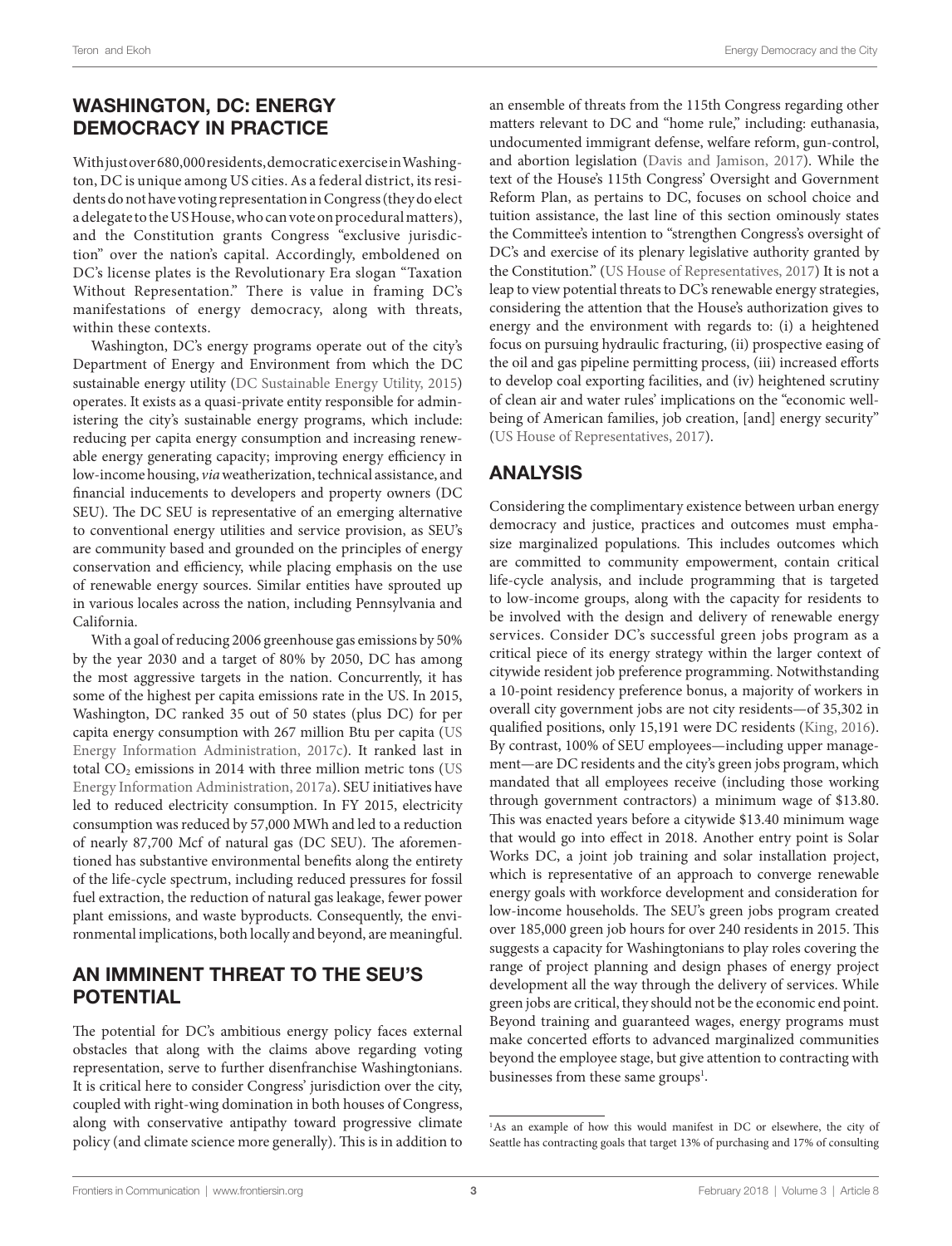While the city was lauded earlier, for facilitating community access to planning and design phases of energy policy, the city has significant room to improve in other areas of emphasizing the role of residents as consequential components of energy design, particularly those from linguistically isolated communities. The extent of its outreach in this area is website-based translation tools to make online materials accessible for limited English proficiency communities. This is a rudimentary step that does not provide residents entrée to networks and programs that are not on the web, who may need resources beyond web materials or who wish to be involved at public meetings.<sup>2</sup> We identify "translation tools/interpreters access for residents/consumers" as a critical indicator of urban energy democracies. In designing and implementing energy programs at the city level, municipalities need to be cognizant of potential language barriers among residents. In failing to do so, approximately 10,000 adult DC residents, who are self-identified as speaking English as less than "very well" ([Teron,](#page-4-11) [2016\)](#page-4-11) are locked out of the energy sphere.

While municipal energy planning rightfully give considerations to a range of issues, including: renewable energy portfolios, green jobs, and energy efficiency and conservation, given that in the US the transportation sector accounts for nearly 30% of all energy used, with a majority coming from light-duty vehicles ([US Energy Information Administration, 2017b](#page-4-18)), it would behoove local energy planners to explore how this sector can be better integrated into policy. We view the disconnect between transportation planning and energy policy as a critical nexus for DC to forge. While the SEU gives considerable attention to building emissions and residential power sources, ample concern should be given to the amalgamation of transportation and energy policy. It is shortsighted for DC, and many other municipal energy regimes, to overlook this. We urge a more holistic framework which captures the transportation sector's emissions and fuel use as a pathway toward more robust energy and transportation policy along with greater sustainability goals. We urge that public transportations/non-automodality be included as a measure of energy democracy in cities. In Washington, DC, while approximately 39.5% take a private vehicle to work, a nearly equal number of commuters (38%) take public transportation to work, and another 16.9% either bike or walk to work. This is in contrast to the national picture, in which over three-quarters of the population rides a private vehicle alone to work and just over 5% rely on public transportation [\(McKenzie, 2015\)](#page-4-19). When considering the environmental benefits (both local and beyond) along with the diverse residential interests involved in urban transit planning, this is an opportunity for DC to take further leadership on,

and also to have a better accounting of, the entire suite of energy services and processes that are fundamental to urban life.

#### **CONCLUSION**

We contend that Washington, DC, notwithstanding limitations in its energy programs, is an emerging urban energy democracy. Indeed, there are critical areas of improvement that the city must consider as its policies evolve, including: governance concerns, equity, and outreach to the linguistically isolated and the incorporation of transportation into the body of renewable energy strategies. Other indicators are favorable for DC's evolution as a functioning energy democracy. This includes the presence that city residents have in program development and delivery and renewable strategies that target renters. Furthermore, its projects are steeped in efforts based on truncating the city's and its residents' collective environmental footprints. These and similar programs are done with specific programmatic language stressing environmental justice, and is embodied by the diverse array of community interest that are represented across the energy planning spectrum, including skill-based green jobs training programs, an energy advisory board that represents a cross-section of community interests and energy/weatherization programming that features extensive outreach to low-income households.

We recognize that a vast majority of energy consumers across the US receive services from conventional fossil fuel-based energy regimes. However, considering the perilous energy futures associated with carbon intense energy systems, and their contribution to both local and global environmental instability, alternative strategies that are based on energy conservation, efficiency, and renewable, while embedded within a just sustainabilities paradigm are necessitated. Therefore, while this study is a seminal look at the behaviors and possibilities of only a sole emerging democracy, it offers perspectives and outlooks for other local energy regimes to consider in their movements toward more democratic, just, and sustainable behavior. It is critical for Washington, DC and other urban entities to have both democratic and just orientations, in order to capture the widest swath of residents in the desired outcome of becoming more sustainable cities. This will involve further work among researchers, planners, community based interests, and residents to expand upon best practices and indicators and also design pragmatic tools for communities and residents to engage with planning regimes and to strengthen networks for engagement with all communities to have a greater footprint in energy services.

### AUTHOR CONTRIBUTIONS

The authors fulfilled the following criteria: substantial contributions to the conception or design of the work, or the acquisition, analysis, or interpretation of data for the work. Drafting the work or revising it critically for important intellectual content. Final approval of the version to be published. Agreement to be accountable for all aspects of the work in ensuring that questions related to the accuracy or integrity of any part of the work are appropriately investigated and resolved.

designated to women owned and person of color owned enterprises, for the year 2017 [\(Locke, 2017](#page-4-20)). While the percentages leave ample for improvement, the use of specific targets allows for goals to be assessed and dissected.

<span id="page-3-0"></span><sup>2</sup>We recommend DC to follow the lead of the San Francisco Bay Area's planning outfit, which provides comprehensive translation and interpretations services, for documents and public meetings respectively. Though DC's LEP population is significantly smaller than the Bay Area's—nearly 18% of San Francisco's population self-identifies as speaking English less than "very well," compared to only 2% for DC—the nation's capital still has roughly 10,000 residents who fall into this category and are effectively locked out of participation ([Teron, 2016](#page-4-11)).